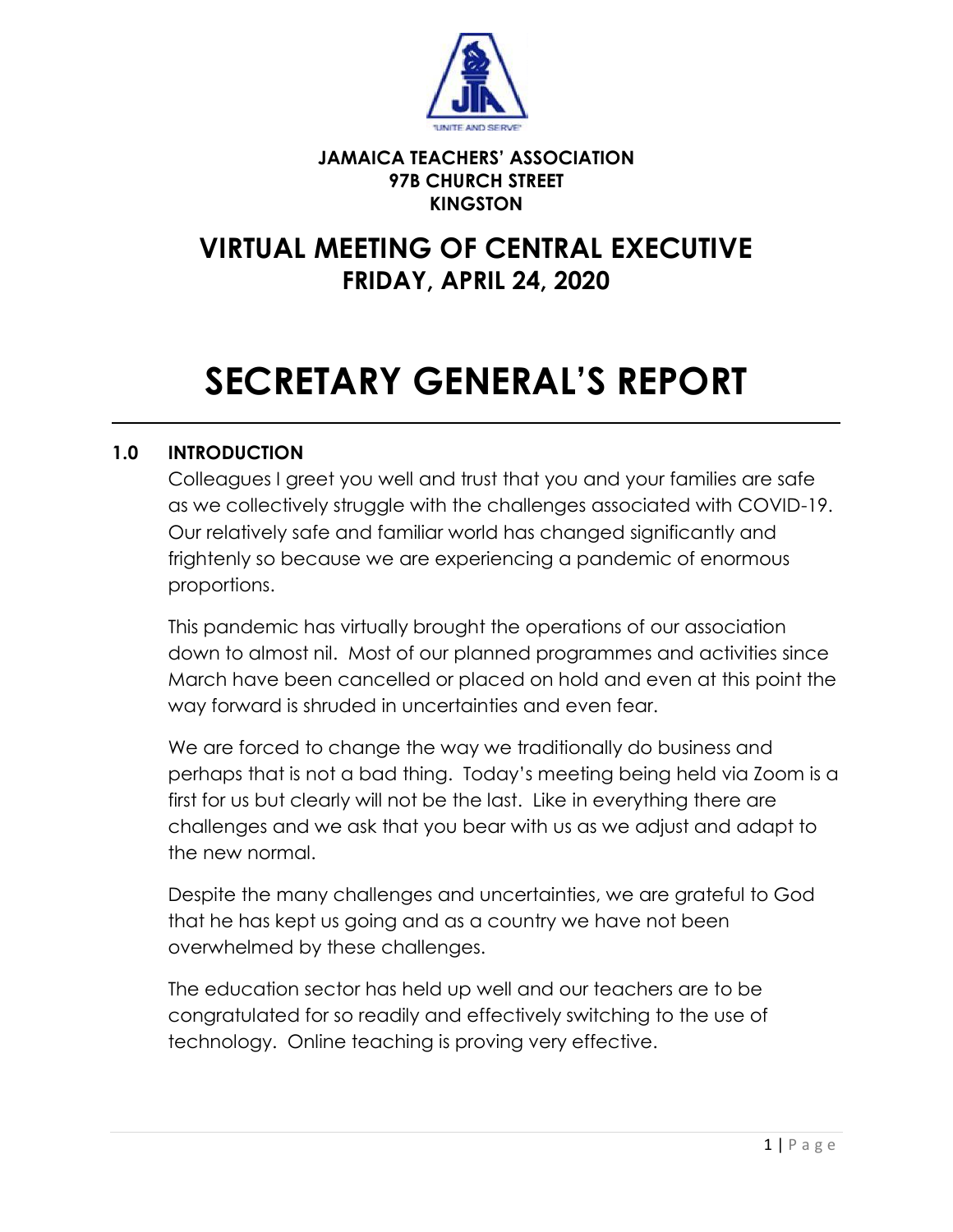Yes, we are aware of the many challenges and the inequities that exist and that cannot be solved over night. Our teachers for the most part have risen to the challenges and we salute them.

So we hope going forward, more teachers and students will be able to benefit from Online Learning.

Due to the impact of COVID- 19 and the abrupt way the school system was forced to change course, my report will not cover the many activities that we would have traditionally be involved in at this time.

# **2.0 CLOSURE OF SCHOOLS**

As you are aware schools have been closed since March 13, 2020 and the approach to teaching and learning has been via Distance Learning/Online. The Easter Holidays were observed April 9- 22, 2020 and "reopened" on April 23, 2020 using the online modality. The jury is still out as to how effective and far reaching is this process,

Like was stated before our teachers are to be applauded for their willingness and flexibility to adjust to this approach to teaching and learning. The association has participated in some of the discussions and would have shared ideas as to what we think the approach should be. We have some concerns. These include:

- the allocation of resource and the existence of appropriate resources system wide
- The communication of roles and expectations of teachers and school administrators in the process
- How will the system treat with internal and external examinations to include PEP, CSEC and CAPE

#### **3.0 RESUMPTION OF DUTIES**

Members have been asking how resumptions will be treated with in light of the fact that there is no physical school to report to and what happens to persons who are overseas.

All schools would have received a Bulletin from the Ministry entitled: Education Administration in Emergency. Essentially it states that letters of Resumption should be sent via email to the Principal/Chairman and when able hard copies be left at the institution.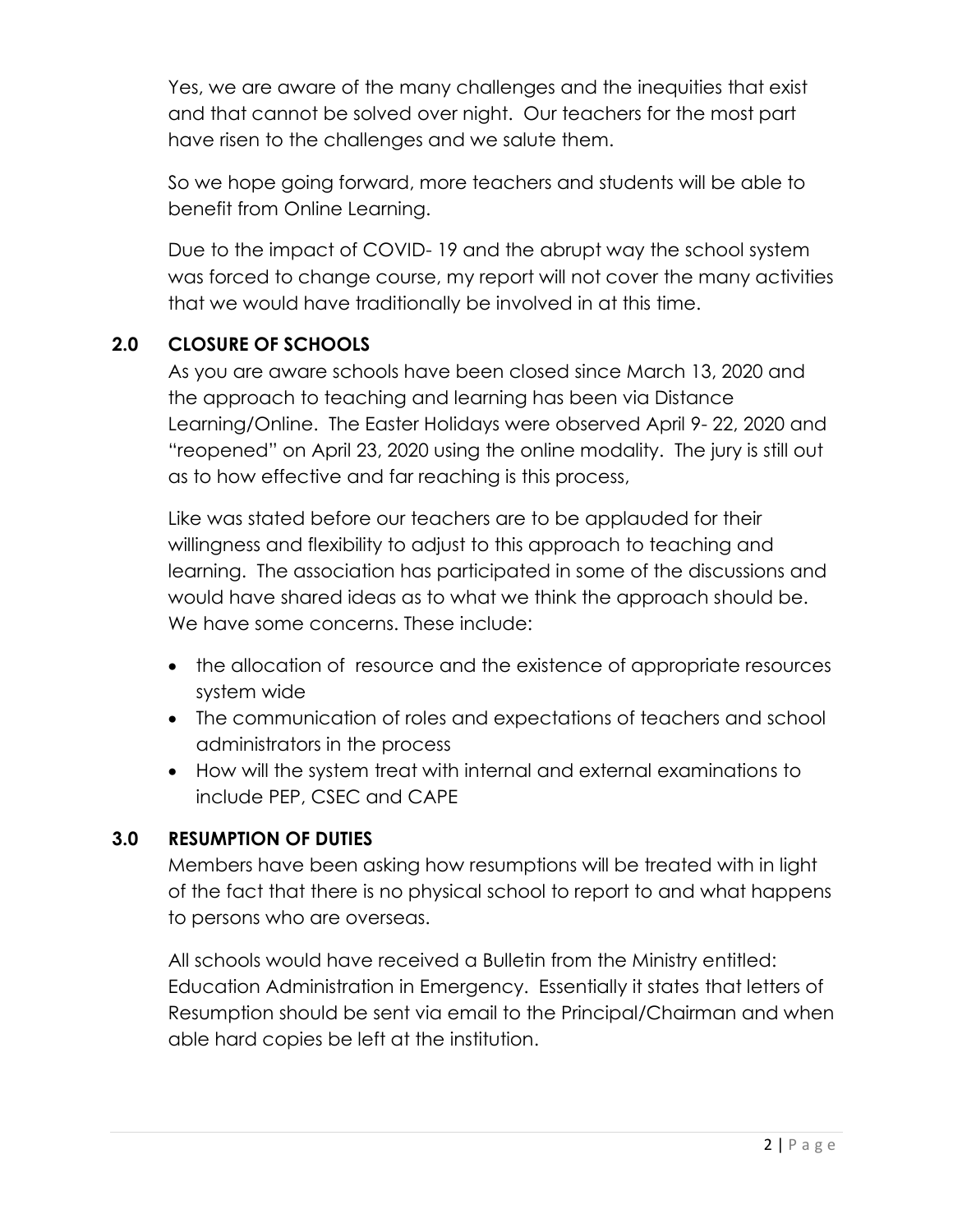# **4.0 CLOSURE OF THE OFFICES OF THE JTA**

The association consistent with the advice from the government of Jamaica, and our own assessment of the situation closed its offices since April 3, 2020. Except for our Security Staff and two (2) Ancillary Staff members who provide service to our tenants, staffs are operating from home.

From time to time some staff members report to base. It should be noted however, that all efforts are made to serve our members. In this context all staff members are paid their salaries like public school teachers. We are conscious that we will have to retool in order to better serve our members and adjust to the emerging realities occasioned by COVID-19.

# **5.0 CANCELLATION OF ACTIVITES**

The following activities had to be cancelled

- Education Conference
- Tours, both Easter Tour to Disney World and Summer Tour to Scandinavia

The Association will be making refunds to persons who paid for these events.

In terms of refund for Education Conference, [persons will have to make the request in writing and submit a copy of their evidence of payment.

#### **6.0 CARE PACKAGES**

We commend our President and Colleague Keisha Hayle for the idea of care packages for our retired teachers. Based on the feedback received and commends shared by the parishes, it is clear that the gesture was timely and highly appreciated.

We commend the Parish Presidents and the teams who took on this pleasurable task so successfully. All parishes are asked to submit their request for reimbursement to the office of the Secretary General.

The request should be accompanied by a list of the beneficiaries

#### **7.0 EDUCATION WEEK 2020**

The activities that we have grown accustomed to during Education Week unfortunately will not happen this year. The tokens that are normally given on Teachers' Day are stuck somewhere and will not be arriving anytime soon. This will have to be distributed at another time.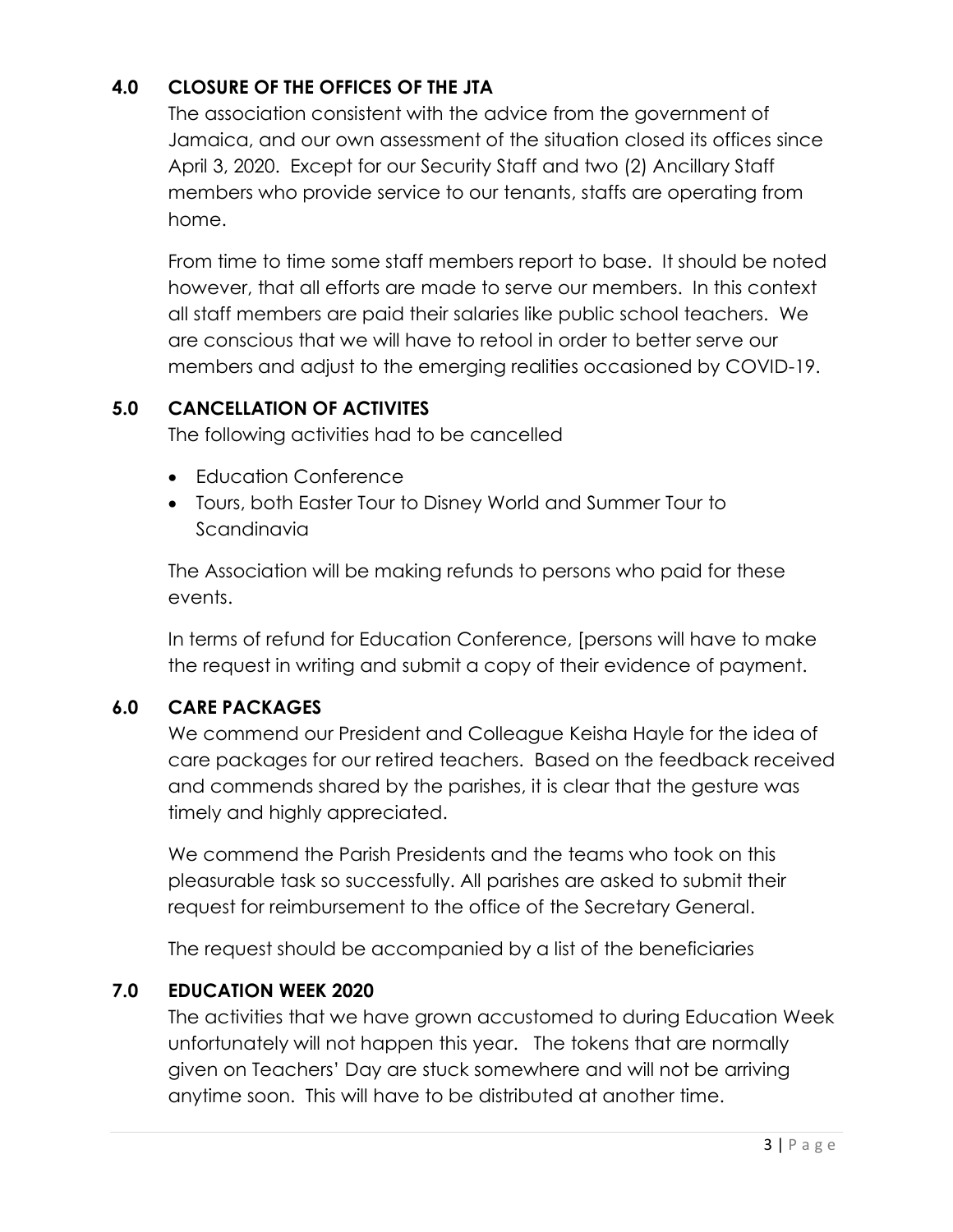However, we would like to select a theme for Education Week which will serve us going into Conference and most of the ensuing conference year.

# **8.0 JTA/SAGICOR ATHLETIC CHAMPIONSHIP**

We regret to report that this activity is cancelled for this year. Again due to COVID-19. I wish to report that the Caribbean Union of Teachers (CUT) has also cancelled their Biennial Athletic Championship that should have been held in St. Kitts in July until 2022.

#### **9.0 PRESIDENT ELECT ELECTION (2020-2021)**

The indication thus far is casting doubt over the undertaking of this activity in the way that we would traditionally do it. It means that we will have to come up with some alternatives. Your ideas are welcome and by next meeting of Central Executive if not before a Plan B will be in place.

#### **10.0 TABLET COMPUTERS FOR TEACHERS**

The distribution process for the Tablets has been significantly impacted by COVID-19. The Tablets will be coming from China. To date there are Five Thousand (5000) Tablets delivered to ELearning and another Four Thousand (4000) are due in May. If all goes well, it is anticipated that the Tablets could be ready for distribution by early June 2020.

Distribution will be done on a parish by parish basis. We note that this gadget would have been very useful at this time.

#### **11.0 MEMORANDUM OF UNDERSTANDING WITH HEART TRUST/NTA:**

The association is in the process of signing a Memorandum of Understanding (MOU) with HEART TRUST/NTA. This MOU will provide significant training opportunities for teachers free of cost. We will provide you with more information as time goes by.

#### **12.0 JTA/BITU COLLECTIVE BARGAINING AGREEMENT**

The association has signed a Collective Bargaining Agreement with the Bustamante Industrial Trade Union (BITU) on behalf of the Clerical, Accounting, Ancillary and Security Staff. This agreement is for the period April 2018 – March 2020. The new rates in April 2020 and the retroactive amounts will be paid in May 2020.